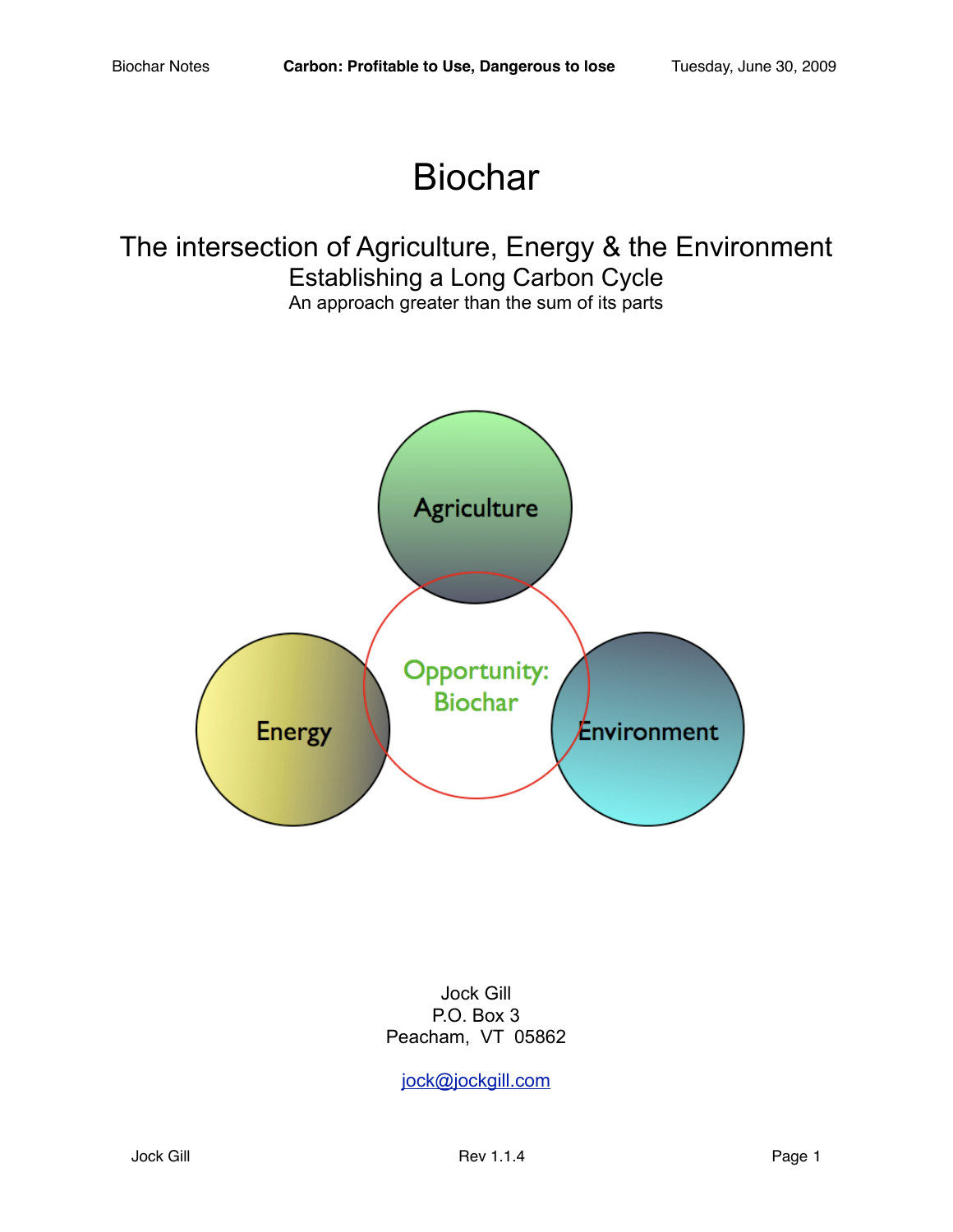## **Introduction:**

If the maximum "safe" level of CO2 in the atmosphere is 350 parts per million, but today's level is ALREADY 385 ppm, is it "good enough" to simply reduce the rate at which we are adding CO2 to the atmosphere? Simply put, is any policy option limited to a 'reduction in the rate of increase' merely a re-arranging of the deck chairs on the Titanic?

Or, as seems logical, must we reverse direction and start REMOVING CO2 from the atmosphere as rapidly as possible? Can we reduce CO2 in the atmosphere by at least 10% fast enough to prevent serious global climate disruption? Attempting anything less would seem to be akin to voting for a disastrous future.

In 2007, we were already at at CO2 level of 383 ppm. So we have known of this overshoot for at least two years. We have, however, yet to hear any serious talk of changing direction. Nor is there any action to remove CO2 from the atmosphere on a global scale in order to attempt to preserve a semblance of life as we have know it. History shows that overshooting limits and carrying capacities inevitably has dire results: die offs and collapses. Is this what we want for our future?

If not, we had best learn how to "price" CO2 more completely and accurately so that the market can function properly with valid pricing information. Currently, we seem to be pricing our CO2 habit with marked cards and crooked dice in order to force the market to give us answers we like: cheap energy. In the end, if we cook the books, the results will surely cook us.

Is biochar, the subject of this note, one way to reverse direction, make the soils healthier and more productive, as well as make a profit with increased crop yields? A profit driven approach to removing CO2 from the atmosphere seems the most likely to succeed. How would we engineer this on a global scale to achieve the results we desire in the required time frame?

See Elizabeth Kolber's essay on James Hansen in the June 29th issue of The New Yorker magazine.

And Bill McKibben's article in the Dec. 28th, 2007 Washington Post: [Remember This: 350 Parts Per Million](http://www.washingtonpost.com/wp-dyn/content/article/2007/12/27/AR2007122701942.html)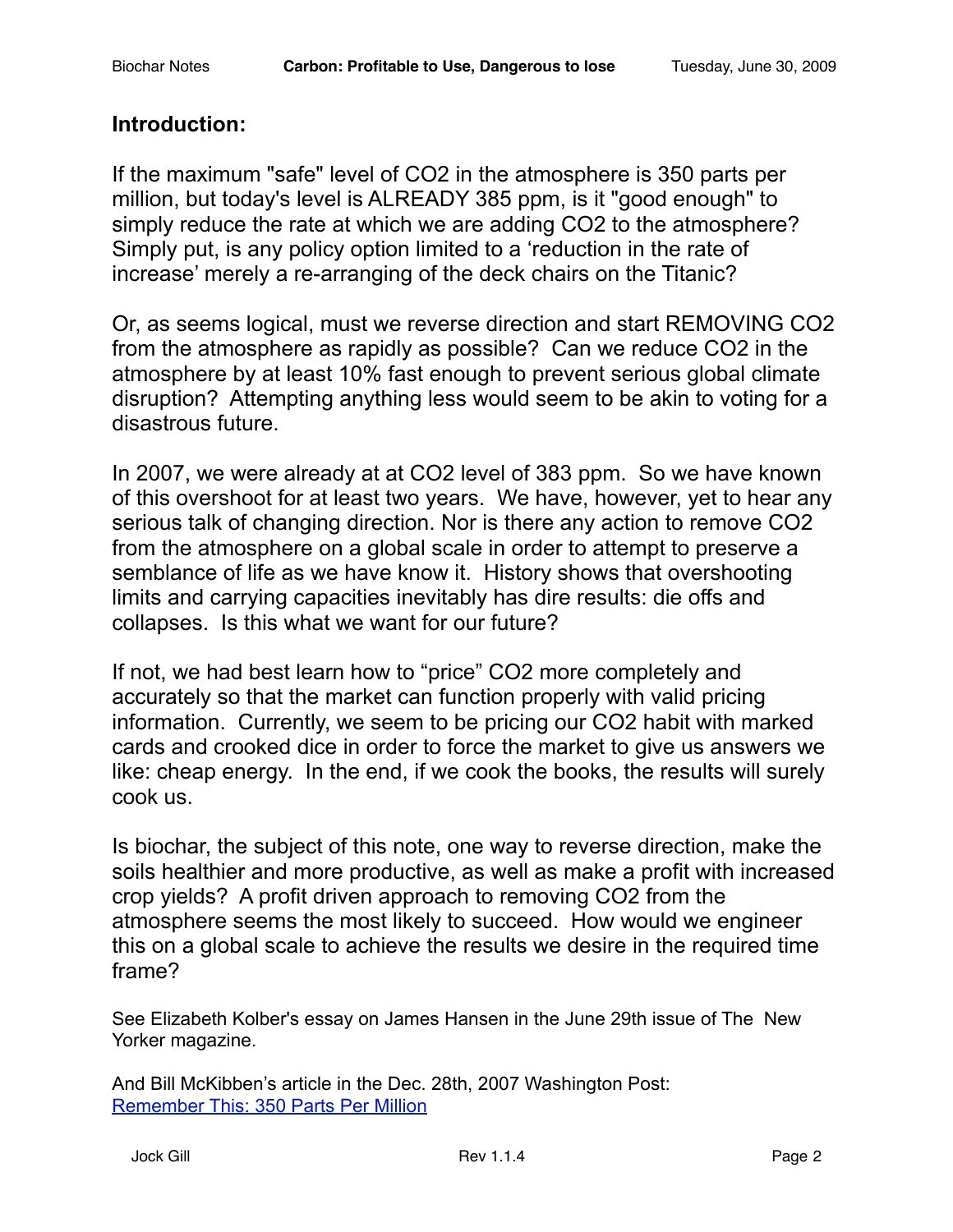#### **Important resource:**

# **Welcome to the [International Biochar Initiative.](http://www.biochar-international.org/)**

IBI is a registered non-profit organization supporting researchers, commercial entities, policy makers, development agents, farmers and gardeners, and others committed to supporting sustainable biochar production and utilization systems that remove carbon from the atmosphere and enhance the earth's soils. It advocates biochar as a strategy to:

- improve the Earth's soils;
- help mitigate the anthropogenic greenhouse effect by reducing greenhouse gas emissions and sequestering atmospheric carbon in a stable soil carbon pool; and improve water quality by retaining agrochemicals.

The IBI also promotes:

- sustainable co-production of clean energy and other bio-based products as part of the biochar process;
- efficient biomass utilization in developing country agriculture; and
- cost-effective utilization of urban, agricultural and forest co products.

From the IBI web site:

**Biochar** is a fine-grained charcoal high in organic carbon and largely resistant to decomposition. It is produced from [pyrolysis](http://en.wikipedia.org/wiki/Pyrolysis) of plant and waste feedstocks. As a soil amendment, biochar creates a recalcitrant soil carbon pool that is carbon-negative, serving as a net withdrawal of atmospheric carbon dioxide stored in highly recalcitrant soil carbon stocks. The enhanced nutrient retention capacity of biochar-amended soil not only reduces the total fertilizer requirements but also the climate and environmental impact of croplands. Char-amended soils have shown 50 - 80 percent reductions in nitrous oxide emissions and reduced runoff of phosphorus into surface waters and leaching of nitrogen into groundwater. As a soil amendment, biochar significantly increases the efficiency of and reduces the need for traditional chemical fertilizers, while greatly enhancing crop yields. Renewable oils and gases co-produced in the pyrolysis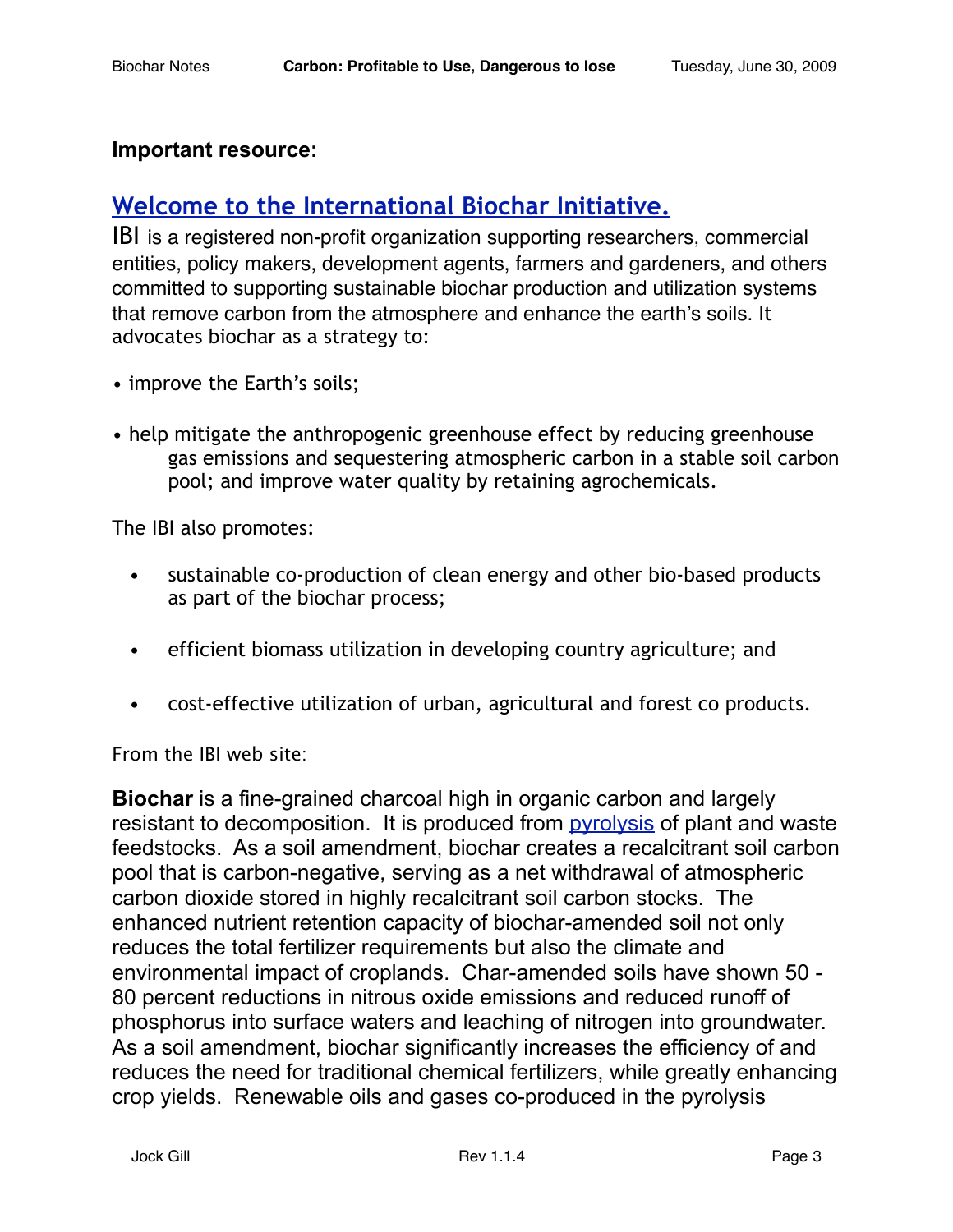process can be used as fuel or fuel feedstocks. Biochar thus offers promise for its soil productivity and climate benefits.

#### **How is Biochar carbon-negative?**

The overall bio-char process is *carbon negative.* A *carbon neutral* process is one that does not add to the climate change problem, but does not actually reverse the problem either. An example of a carbon neutral activity is burning biomass for energy in place of fossil fuel. The bio-char process, by contrast, produces a combination of *both* bio-energy and carbonsequestering fertilizer from agricultural waste, which results in a net reduction of carbon dioxide (CO<sub>2</sub>) from the atmosphere. As a soil amendment, char can sequester or store the carbon in the soil for hundreds and even thousands of years in the stable char matrix. Equally important, the char improves soil fertility, thereby stimulating plant growth, which then consumes more CO2 from the atmosphere. The bio-energy produced as part of the process can be turned into electricity, process heat, ethanol, methanol, or soon, an ultra-clean liquid diesel fuel. The net amount of CO<sub>2</sub> in the atmosphere from both these products is thus reduced, making the biochar process carbon negative and also regenerating soil fertility in the process.

## **Terra Preta Soils**

The biochar process is akin to a process utilized thousands of years ago in the Amazon Basin, where islands of rich, fertile soils called *Terra Preta* ("dark earth") soils were created through a process similar to [pyrolysis.](http://en.wikipedia.org/wiki/Pyrolysis) The high fertility and carbon content of these soils – retained thousands of years later in the absence of additional inputs – is the subject of much research and agricultural interest, and underlies the formation of the International Biochar Initiative. Because the biochar is relatively inert, most of it remains in the soils for orders of magnitude longer than any other organic amendments. This means that biochar might be one of the only tools available in the near future that can actually remove carbon from the atmosphere in a virtually permanent form.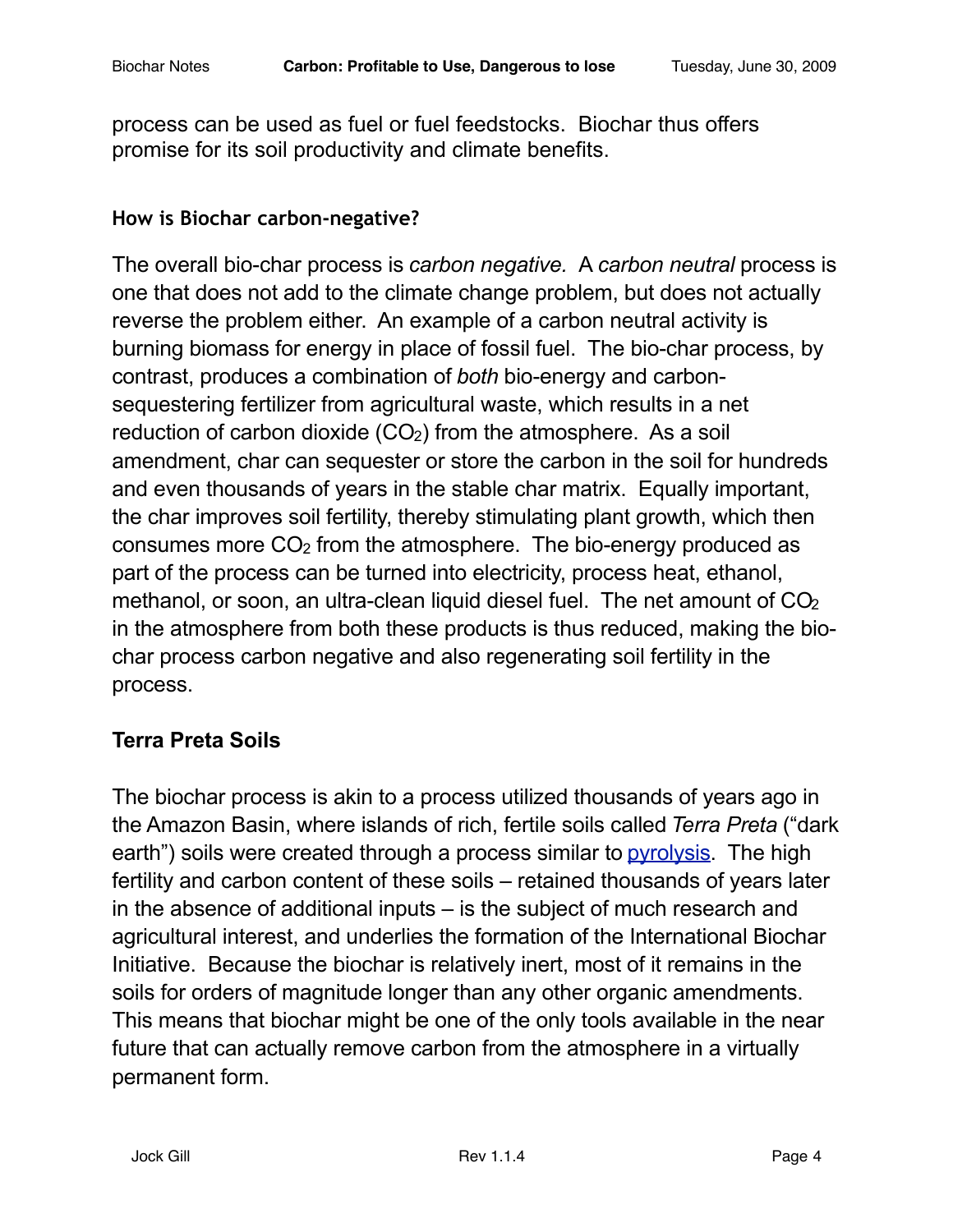See: [http://www.biochar-international.org/aboutbiochar/](http://www.biochar-international.org/aboutbiochar/informationaboutbiochar.html) [informationaboutbiochar.html](http://www.biochar-international.org/aboutbiochar/informationaboutbiochar.html)

Note: There is a "Biochar White Paper" at the above site as well.

## **Carbon: Profitable to Use, Dangerous to Lose**

Carbon,in the form of Biochar, generates profits by adding real value to soil productivity; it gives off profitable thermal energy in its production; and creates profitable benefits by improving the quality of the atmosphere, water and its use, while potentially ending the need for slash and burn agriculture.

On the other hand, 'losing' carbon as CO2 back into the atmosphere is a real danger as a driver of global climate disruption. 'Losing' carbon by pumping it down into deep wells, where it turns water into carbolic acid, creates a potentially extremely dangerous route to massive CO2 releases in the future.

Biochar is: Low tech, cost effective, an easily distributed solution that is known to work, and has a proven safety record thousands of years long. Biochar is silver buck shot, not a silver bullet. CO2 sequestration in deep wells, on the other hand, has none of the above established attributes.

Should we bet the future of [Spaceship Earth](http://en.wikipedia.org/wiki/Spaceship_Earth) on a sure thing or a crap shoot? Isn't it about time we put Buckminster Fuller's "[comprehensive,](http://www.bfi.org/our_programs/who_is_buckminster_fuller/design_science/eight_strategies_for_comprehensive_anticipatory_design_science)  [anticipatory, design science"](http://www.bfi.org/our_programs/who_is_buckminster_fuller/design_science/eight_strategies_for_comprehensive_anticipatory_design_science) into practice?

### **Presentations on Biochar & Terra Preta**

1.**National Geographic [Superdirt Made Lost Amazon Cities Possible?](http://news.nationalgeographic.com/news/2008/11/081119-lost-cities-amazon.html)**

John Roach -- for **National Geographic News** 

November 19, 2008

Scroll down on the above page to watch nearly 6 minute *Video Clip From*  Lost Cities of the Amazon *Documentary*

"Over the centuries, explorers traded tales of a lost civilization amid the dense Amazonian rainforest. Scientists dismissed the legends as exaggerations, believing that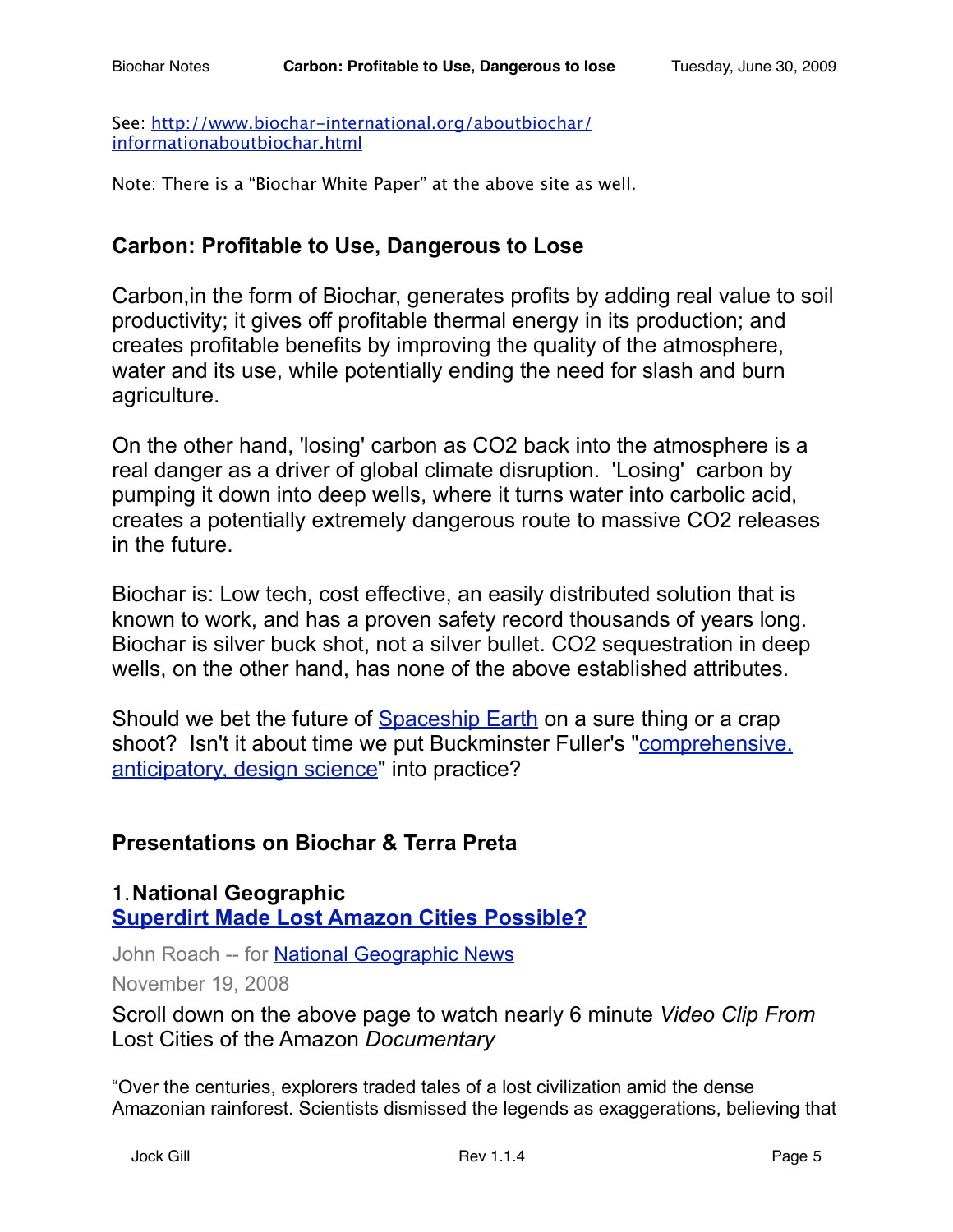the rainforest could not sustain such a huge population -- until now. A new generation of explorers armed with 21st-century technology has uncovered remarkable evidence that could reinvent our understanding of the Amazon and the indigenous peoples who lived there. Using CGI and dramatic re-creations, National Geographic re-imagines the banks of the Amazon 500 years ago, teeming with inhabitants living in the *Lost Cities of the Amazon*." Source: http://shopngvideos.com/products/lost\_cities\_of\_the\_amazon

## **2. BBC**

#### **["The Secret of El Dorado"](http://video.google.com/videoplay?docid=8993313723654914866)**

49 minute program on Terra Preta & biochar.

3. **[The Promise of Biochar](http://www.venearth.com/)**: An excellent 12 minute video introduction to biochar.

"VenEarth is a major supporter of the [International Biochar Initiative.](http://www.biochar-international.org/) This video was produced by IBI for the Poznan round of climate discussions, during which biochar was placed on the agenda for [Copenhagen.](http://unfccc.int/meetings/ad_hoc_working_groups/lca/items/4578.php)"

The video features Johannes Lehmann, Associate Professor of soil biogeochemistry and soil fertility management at Cornell University. As per the profile below, Prof. Lehmann is a recognized expert in this subject area.

**4.** On the same site, find the slides with voice-over: **Soil Carbon, Science, Policy and Politics**, a 15 minute presentation by John Moussouris.

#### "**John Moussouris**

Before founding VenEarth, Mr. Moussouris was founding CEO and Chairman of MicroUnity Systems Engineering, Inc., a developer of broadband microprocessor technologies licensed widely across the computing industry. Earlier he cofounded MIPS Computer Systems, where he led development of processors used in Sony Playstations, Cisco routers, and other innovative products. He taught at Stanford University and was a research staff member at IBM's Watson Lab and at the MIT Laboratory for Computer Science. He received an A.B. in physics from Harvard and a D.Phil in mathematical physics with Sir Roger Penrose as a Rhodes Scholar at Oxford. His interest in climate mitigation dates back to a low-pollution combustion engine company he cofounded in college.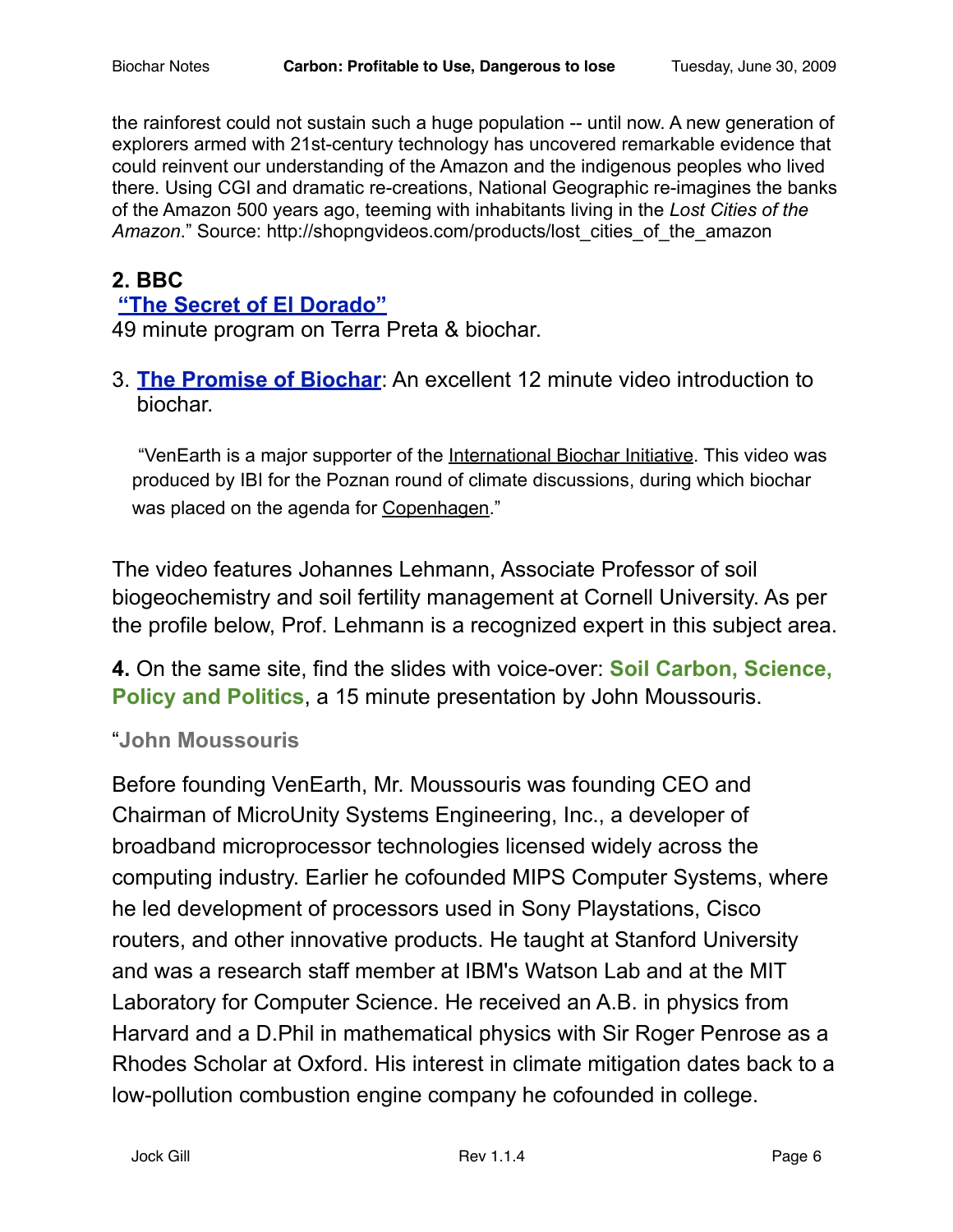Enthusiasm for sustainable agriculture took root during summers on his grandparents' traditional organic farm on the Greek island of Cephalonia."

## 5. **Congressional Research Service**

[Biochar: Examination of an Emerging Concept to Mitigate Climate](http://assets.opencrs.com/rpts/R40186_20090203.pdf)  [Change.](http://assets.opencrs.com/rpts/R40186_20090203.pdf)

Author: Kelsi S. Bracmort Analyst in Agricultural Conservation and Natural Resources Policy

February 03, 2009 / 11 pages

## 6. **CSIRO Land and Water Science Report 05/09**

[Biochar, climate change and soil:](http://www.csiro.au/files/files/poei.pdf) [A review to guide future research](http://www.csiro.au/files/files/poei.pdf)

65 pages

## **First Scholarly book on Biochar:**

*Biochar for Environmental Management: Science and Technology* (Hardcover).

This is also listed on the IBI web site. "**Editorial Reviews** [From the Amazon listing.]

#### **Product Description**

The unique properties of black carbon-rich soils have only recently been recognized and international efforts have significantly increased to utilize this knowledge to improve agriculture and the environment in several ways.

Biomass-derived black carbon, charcoal or "biochar", as it is nowadays called, can be used as a soil amendment to improve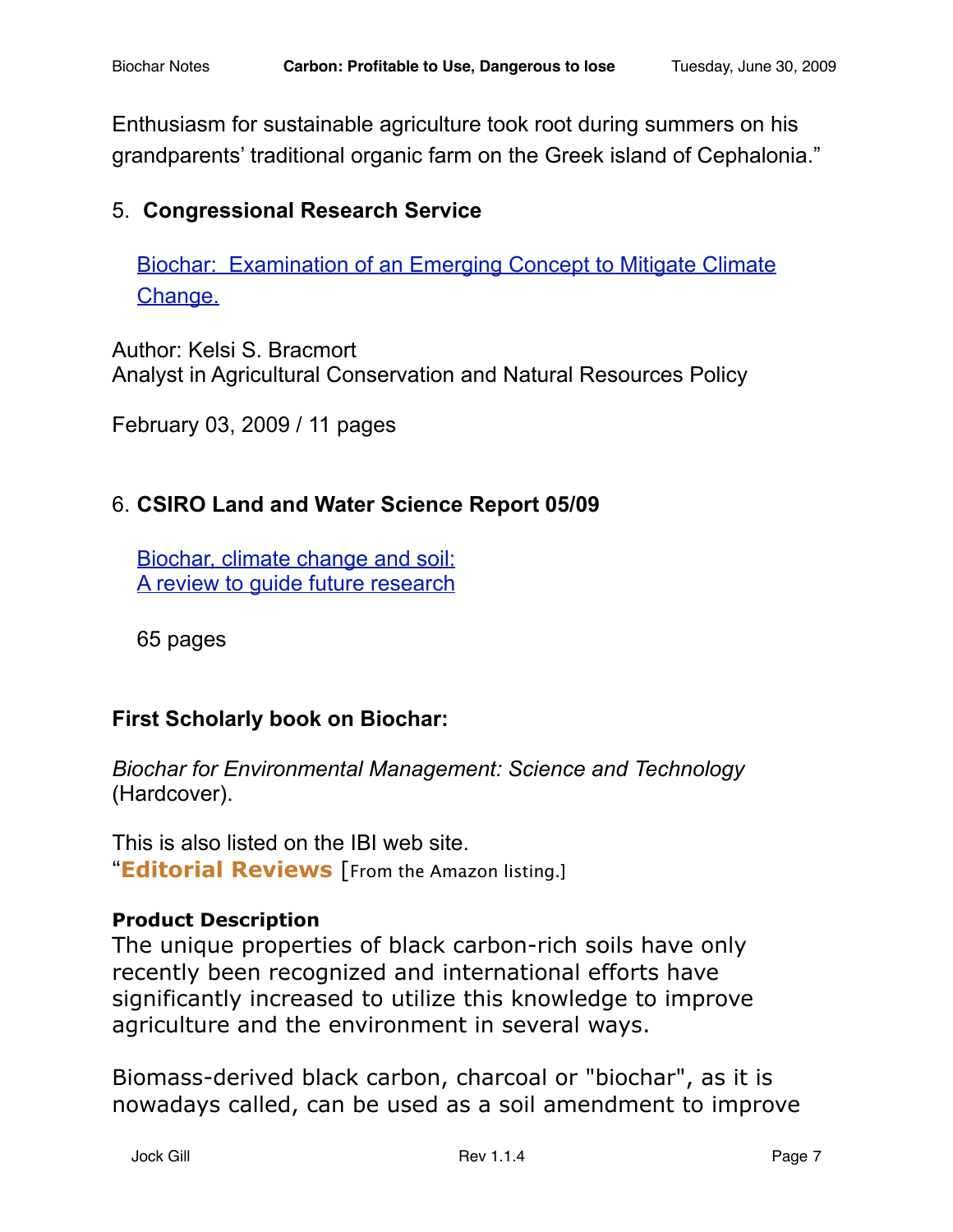nutrient retention and availability and therefore increase crop yields. Such a use of biochar is a significant advance over conventional organic matter management, as the biochar is more stable in soil and is better able to retain nutrients. In combination with sustainable biomass production, such a biochar sequestration can be carbon negative and therefore be used to actively remove carbon dioxide from the atmosphere, with obvious significance for mitigation of climate change. Biochar production can also be combined with bioenergy production through the use of the gases that are given off in the pyrolysis process. This book is the first to synthesize the expanding research literature on this topic. This is all the more important at this juncture in the development of a biochar technology, as it requires an interdisciplinary approach involving engineering, environmental sciences, agricultural sciences, economics, and policy. The book provides a comprehensive overview of current knowledge of the science and technology of biochar.

#### **About the Author**

[Johannes Lehmann](http://www.css.cornell.edu/faculty/lehmann/index.html) is Associate Professor of soil biogeochemistry and soil fertility management at Cornell University, USA, cofounder and Chair of the Board of the International Biochar Initiative, and member of the journal editorial boards of Nutrient Cycling in Agroecosystems and Plant and Soil. Stephen Joseph is a visiting professor at the School of Materials Science and Engineering at the University of New South Wales, Australia, and Vice Chairman of the International Biochar Initiative."

## **Biomass Refinery Product Mix:**

A dry ton of biomass can be refined into a range of products:

thermal energy electricity biochar syngas synoil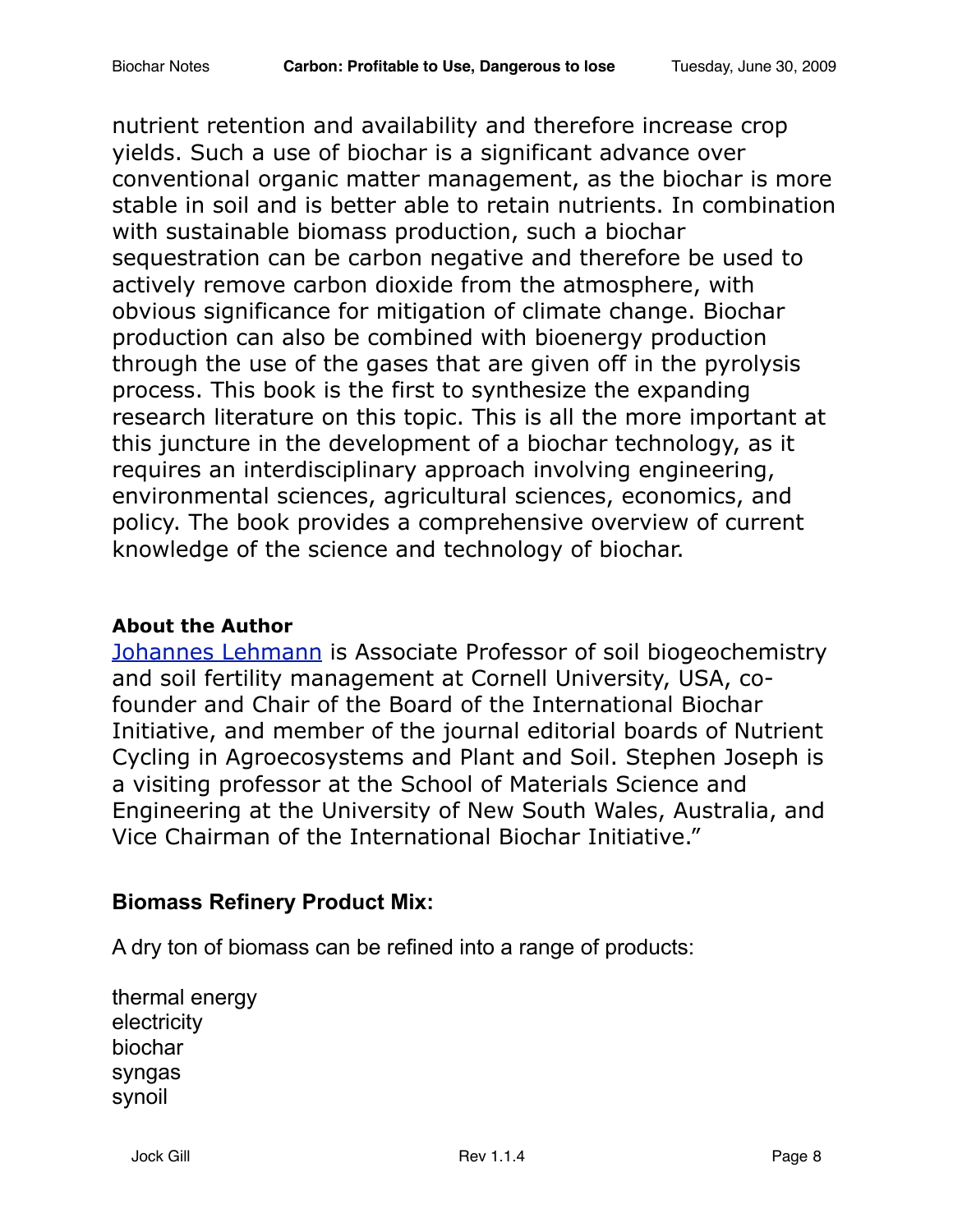The technology used, as well as variations in the processing temperatures, oxygen levels, and processing time influence the proportions of the mix. Biochar production can range from 20% to 50% depending on the variables of production.

The syngas can be converted to Methanol, as per the work of Biochar Engineering of Colorado -- as referenced below.

## **Wikipedia**

The Biochar Wikipedia page is a treasure trove of information. The links at the bottom of the page are very useful too.

<http://en.wikipedia.org/wiki/Biochar>

and: <http://www.css.cornell.edu/faculty/lehmann/index.html>

and:<http://www.cruciblecarbon.com/>

Crucible Carbon is an Australian company

The above links imply that biochar can function as 'fertilizer', or soil amendment, that also allows an entry into the energy business as well.

Chicken litter biochar in Virginia, see the above referenced 12 minute video, increased crop yields by 300% and farmers were willing to pay \$200 - \$250 per ton delivered to their farms. The thermal energy produced was enough to heat the chicken barns. Note: other sources suggest prices as high as \$500 per ton.

Further, low tech biochar production can be used as a process to actually significantly reduce the amount of CO2 in the atmosphere by sequestering the carbon in the soil. The carbon is reported to stay sequestered for up to 5,000 years, a truly long carbon cycle. This makes the biochar cycle strongly carbon NEGATIVE.

Is it enough to embrace technologies that do not offer all three plays?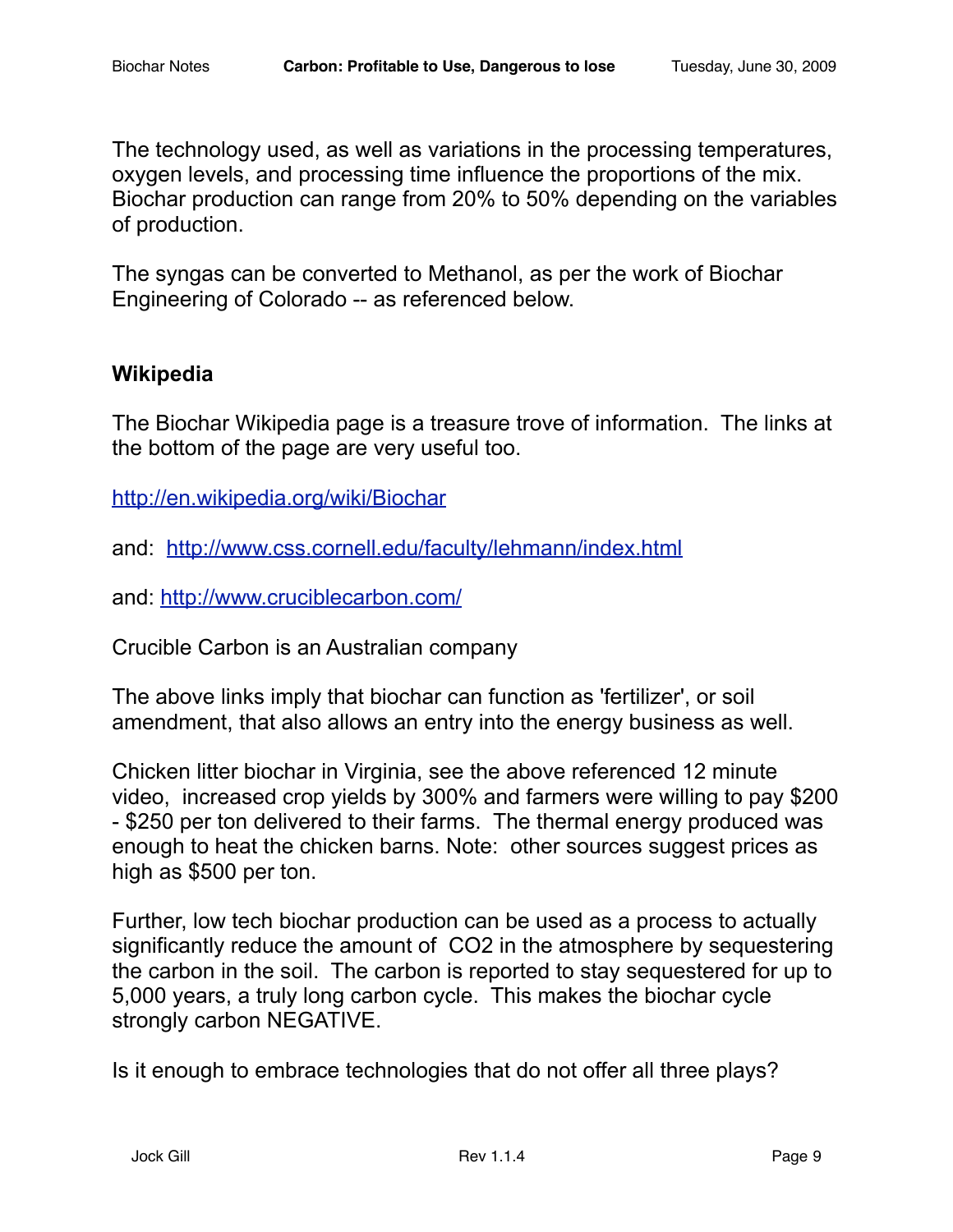So why are we not supporting an international campaign for biochar? What is the climate benefit per dollar of biochar investment vs a dollar invested in any form of ethanol?

#### **Good articles:**

1.**The New York Times**:

[http://www.nytimes.com/cwire/2009/05/01/01climatewire-biochar-one](http://www.nytimes.com/cwire/2009/05/01/01climatewire-biochar-one-way-to-deal-with-more-fire-prone-12208.html)[way-to-deal-with-more-fire-prone-12208.html](http://www.nytimes.com/cwire/2009/05/01/01climatewire-biochar-one-way-to-deal-with-more-fire-prone-12208.html)

2: **The Financial Times** on biochar.

<http://www.ft.com/cms/s/2/67843ec0-020b-11de-8199-000077b07658.html>

If we feed the plain biochar to cows, it is said it helps to reduce flatulence, smell of excrement, and comes out of the cow thoroughly pre-mixed with the manure. Thus, when the manure is spread on the field, the biochar is delivered with a load of nutrients -- creating value greater than the sum of the parts.

[Searching "cow biochar" on Google returns many interesting results.]

#### 3. **The Land** -- Australia

[http://theland.farmonline.com.au/news/nationalrural/agribusiness-and](http://theland.farmonline.com.au/news/nationalrural/agribusiness-and-general/general/burn-bury-and-bargain-with-it-biochar-ticks-the-green-boxes/1527966.aspx?src=enews)[general/general/burn-bury-and-bargain-with-it-biochar-ticks-the-green](http://theland.farmonline.com.au/news/nationalrural/agribusiness-and-general/general/burn-bury-and-bargain-with-it-biochar-ticks-the-green-boxes/1527966.aspx?src=enews)[boxes/1527966.aspx?src=enews](http://theland.farmonline.com.au/news/nationalrural/agribusiness-and-general/general/burn-bury-and-bargain-with-it-biochar-ticks-the-green-boxes/1527966.aspx?src=enews)

4. **[Biochar: The Key to Carbon-Negative Biofuels](http://www.renewableenergyworld.com/rea/news/article/2009/04/biochar-the-key-to-carbon-negative-biofuels)** by [Thomas R. Blakeslee, Clearlight Foundation](http://www.renewableenergyworld.com/rea/author?id=48) **April 22, 2009**

5.**Nature** [article: Putting the carbon back Black is the new green](http://bestenergies.com/downloads/naturemag_200604.pdf):

[Thanks to Erich J. Knight for this pointer.]

#### 6.Pushker Kharecha and Jim Hansen write: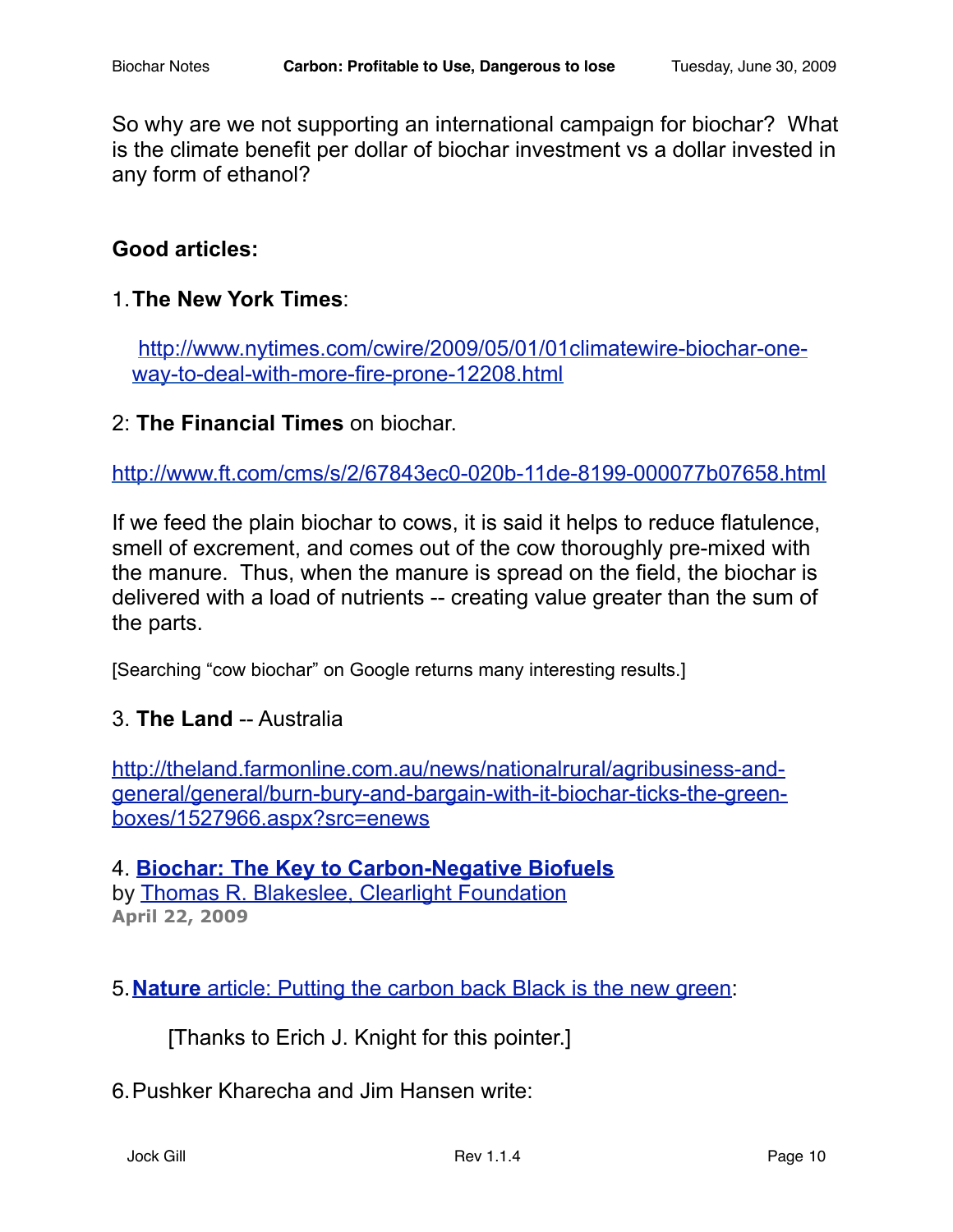[We never said biochar is a miracle cure](http://www.guardian.co.uk/environment/2009/mar/25/hansen-biochar-monbiot-response)

#### 7. **National Geographic**

[Our Good Earth: The future rests on the soil beneath our feet.](http://ngm.nationalgeographic.com/2008/09/soil/mann-text/1) By Charles C. Mann. Sept. 2008

#### **8. Environmental and Energy Study Institute**

[Can Biochar Answer Both Climate and Energy Challenges?](http://www.eesi.org/052209_biochar)

#### **Web Resources:**

[Biochar Fund](http://biocharfund.org/) Fighting Hunger, Energy Poverty, Deforestation, & Climate Change - Simultaneously

<http://terrapreta.bioenergylists.org/company> Information on the intentional use of Biochar (charcoal) to improve soils.

<http://www.carbon-negative.us/gateway.htm>

<http://csp.unl.edu/Public/index.html> University of Nebraska Carbon Sequestration Program Sustaining Earth and its People: Translating Science into Practice

William I Woods, Professor, Department of Geography at the University of [Kansas.](http://www2.ku.edu/~geography/peoplepages/Woods_W.shtml)

[Susanna Hecht, Ph.D. in Geography, University of California, Berkeley,](http://www.spa.ucla.edu/dept.cfm?d=up&s=faculty&f=faculty1.cfm&id=101)  [Professor of Urban Planning](http://www.spa.ucla.edu/dept.cfm?d=up&s=faculty&f=faculty1.cfm&id=101) 

[Michael J. Heckenberger, University of Florida, Dept. of Anthropology.](http://livepage.apple.co)

[Earth Science Forum thread](http://hypography.com/forums/terra-preta/3451-terra-preta-parent-thread-started-all.html) on these soils contains further links.

[Terra Preta Discussion](http://terrapreta.bioenergylists.org/?q=about) , central data base, and Mail list at REPP-CREST.

[Thanks to Erich J. Knight for the above two links and many others.]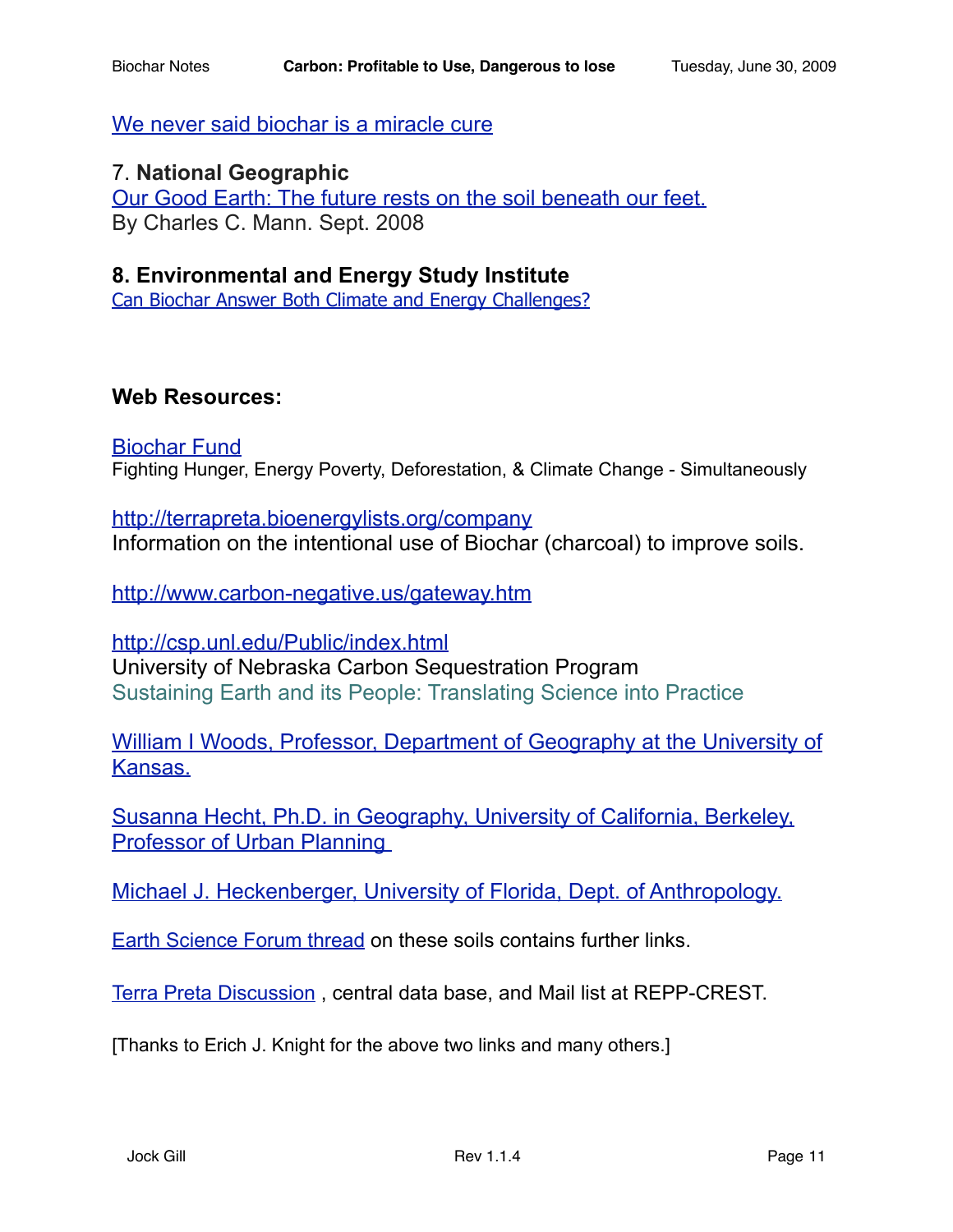## **Biochar technology developments in the US:**

1.Biochar Engineering, Golden, CO 80403

## [From their web page](http://www.biocharengineering.com/):

"The biochar process is carbon negative: it removes net carbon from the atmosphere. When a green plant grows, it takes CO2 out of the air to build biomass. All of the carbon in the plant came from CO2 taken out of the air, and returns to the air when the plant dies and decomposes. When the biomass is instead pyrolyzed—heated in the absence of oxygen—it produces charcoal, which is called biochar when it is buried in the ground. Over 40% of the total carbon from the waste biomass is retained in biochar and sequestered in the soil for thousands of years, effectively removing that carbon from the atmosphere. The carbon in one tonne of biochar is equivalent to 3 to 3.5 tonnes of CO2.

Biochar is not only a carbon sink, it increases soil fertility—increasing cation exchange and water retention capacity in soils, while reducing nutrient leaching and providing a "coral reef" for soil microorganisms—thereby significantly increasing productivity and crop yield, often by 80%-220%, depending on the original quality of the soil. Initial studies also suggest that biochar reduces nitrous oxide and methane emissions from soils, two greenhouse gases that are far more potent than carbon dioxide."

From:<http://www.biocharengineering.com/biochar/index.html>

Note that in 2010, they plan to have a system that converts 1 ton of dry biomass into:

- 1. 500 lbs of biochar  $\sim$  5.5 million BTUs
- 2. 80 gallons of Methanol = 4.8 million BTUs
- 3. Thermal energy  $\sim$  5.7 million BTUs

See: <http://www.biocharengineering.com/solutions/index.html>

Methanol is an excellent medium for the storage and transportation of the solar energy initially captured by biomass. Additionally, Methanol is a precursor to DME, a diesel fuel, as well as ethylene and propylene. These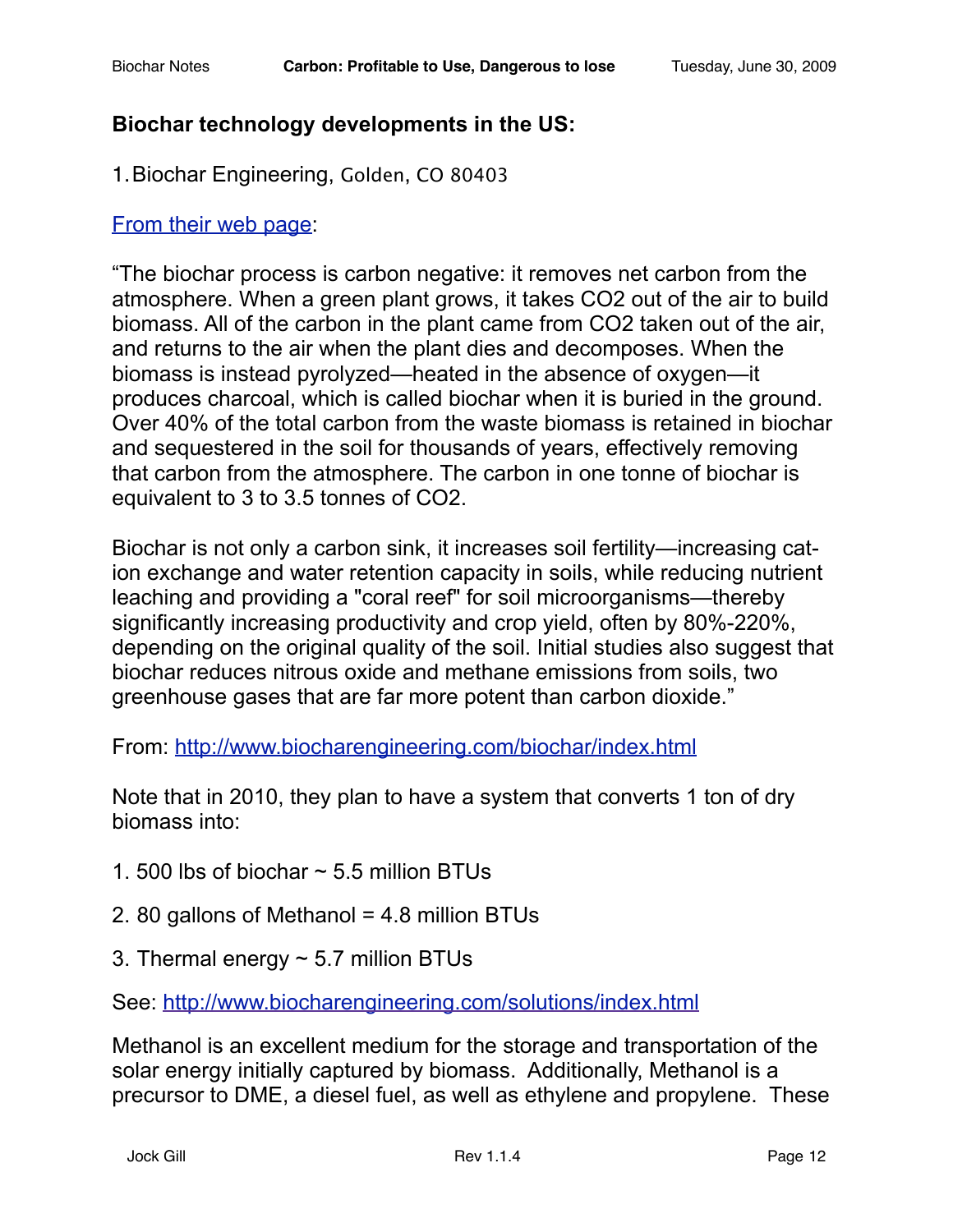in turn are precursors to a world of plastic products. This ability to produce Methanol from biomass is a very interesting precursor to developing an option for a [Methanol Economy.](http://en.wikipedia.org/wiki/Methanol_economy)

## 2. Best Energy, Madison, WI

#### "[What is Slow Pyrolysis?](http://www.bestenergies.com/companies/bestpyrolysis.html)

pyrolysis is a thermochemical decomposition of organic material at elevated temperatures in the absence of oxygen. The feed material is dried and fed into a stirred, heated kiln. As the material passes through the kiln, a combustible synthesis gas (syngas) is evolved and is continuously removed from the kiln. Approximately 35% by weight of the dry feed material is converted to a high-carbon char material that is collected on the discharge of the kiln."

| <b>Biomass Feedstock for Slow Pyrolysis</b> |                        |                               |
|---------------------------------------------|------------------------|-------------------------------|
| Poultry litter                              | Paper sludge           | Distillers grain              |
| Dairy manure                                | $\triangleright$ Straw | Cotton trash                  |
| $\triangleright$ Greenwaste                 | ▶ Wood waste           | $\triangleright$ Rice hulls   |
| $\triangleright$ Nut shells                 | ▶ Woody weeds          | $\triangleright$ Switch grass |

# **3. [PyroGen Power Generation](http://terrapreta.bioenergylists.org/pyrogen053109)**

Systems are available in 250 pound, 500 pound, 1,000 pound, 2,000 pound and 4,000 pound per hour sizes, producing from 20 Kilowatts to 2 Megawatts and more of power capacity, plus Pyro-Oil and Pyro-Char or Bio-Char."

#### **4.University of Hawaii**

#### "*[Flash Carbonization™ process](http://www.hnei.hawaii.edu/bio.r3.asp%23flashcarb)*

Research at the University of Hawaii (UH) has led to the discovery of a new Flash Carbonization™ process that quickly and efficiently produces biocarbon (i.e., charcoal) from biomass. This process involves the ignition of a flash fire at elevated pressure in a packed bed of biomass. Because of the elevated pressure, the fire quickly spreads through the bed, triggering the transformation of biomass to biocarbon. Fixed-carbon yields of up to 100% of the theoretical limit can be achieved in as little as 20 or 30